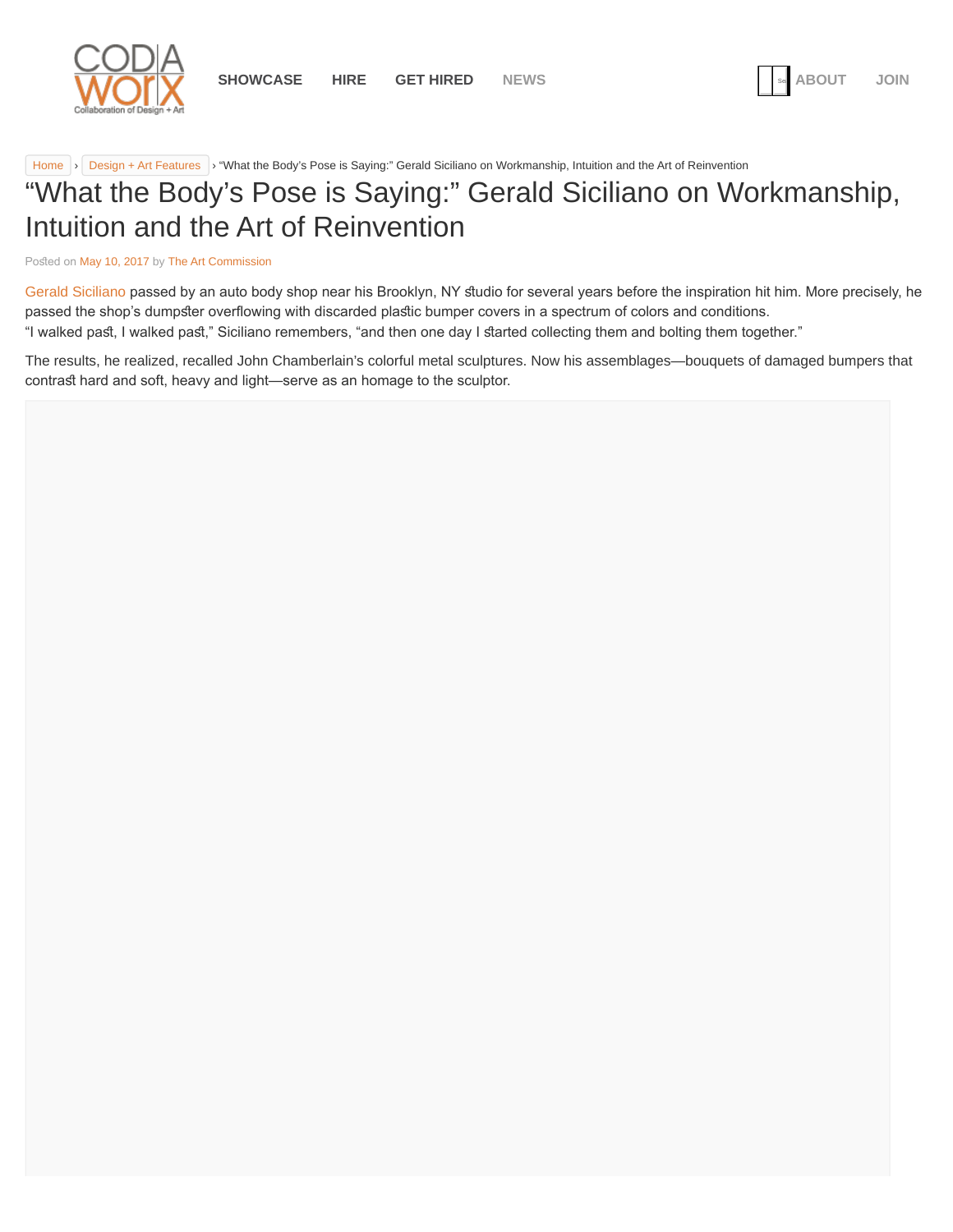

JC2 (from the Hommage Series 1)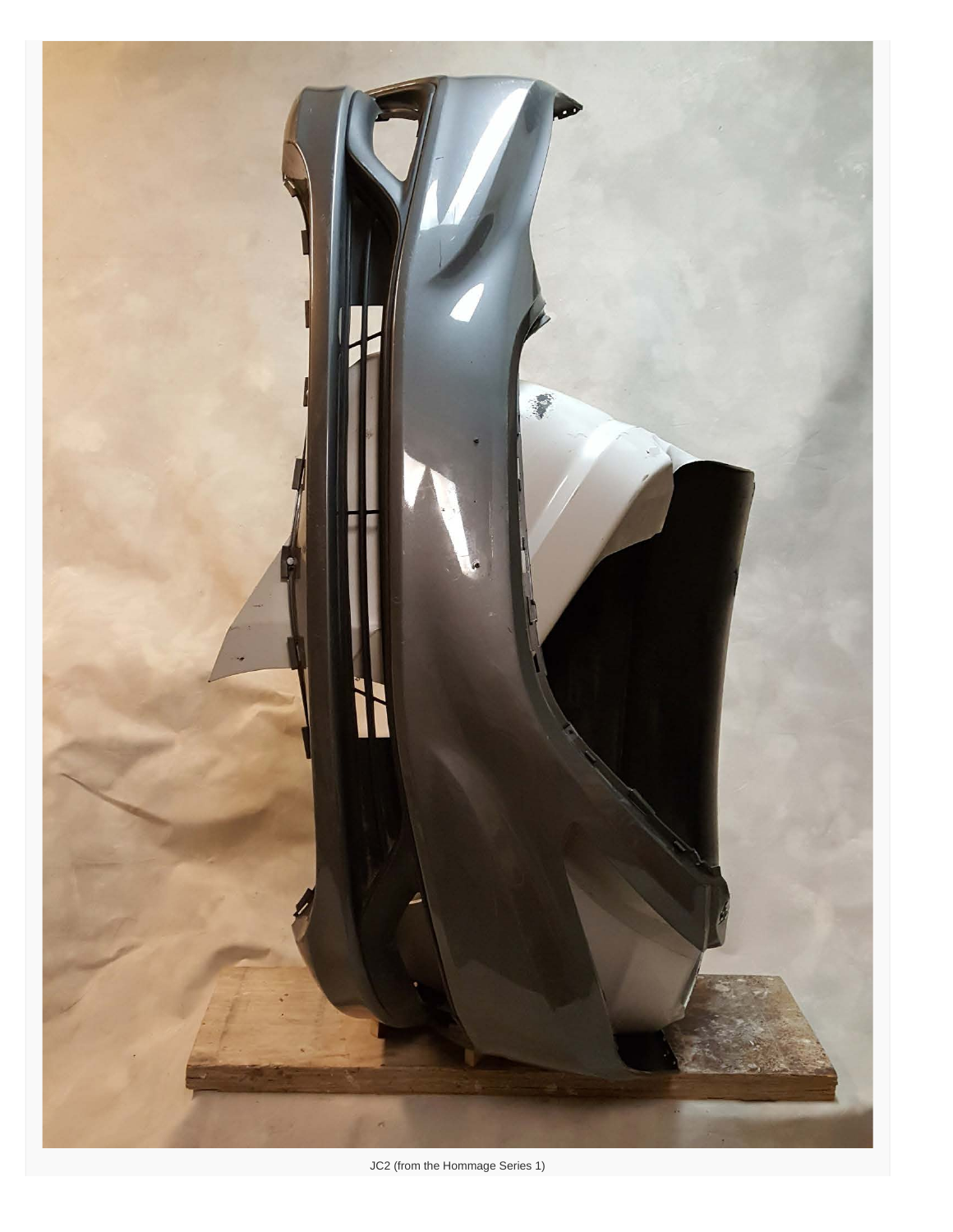They are not, Siciliano makes clear, attempts to reproduce or "rip-of" Chamberlain's vision. Rather they are "my own reinvention of a theme, much like my fgurations are a reinvention of the fgures of all the greats who have come before me."

At first glance Siciliano's assemblages may appear as a departure from his nearly five decades of often figurative sculpture in clay, stone and metal that inhabit homes and public spaces around the world. Upon closer consideration, however, they are in fact consisent with all of Siciliano's work—characterized by a fascination with materials, inspired by the medium itself and wrought with the intuition and enthusiasm that he brings to all of his endeavors.

# Material as Inspiration

"I've always tried to stress versatility instead of a single focus," Siciliano says when asked what most inspires him. "Marble, bronze, clay, those are inspiration. Centuries of art are my inspiration. You combine those two and you have the basis for doing tons and tons of work." In the end, he laughs, "I just love playing with material. I have from when I started way back when."



PUGILISTA Cast Stainless Steel 26x 12x 11 inches

"Way back when" was the late 1960s as a young student at the Pratt Institute (where he now teaches in the Department of Fine Art). Initially an aspiring cartoonist ("I thought they were so urbane!"), he quickly gravitated to three-dimensional media. Feeling "outclassed" by the sudents around him, Siciliano says he put his middle-class work ethic into overdrive. "I decided to gather all the information I thought they had. So I explored everything in terms of materials."

When his graduate work took him to Tuscany to train in marble carving, Siciliano found himself captivated by classical workmanship. "It blew my mind," he says of his time there. "I never looked back even after more than 40 years of stone carving."

Siciliano's fascination with rendering the human form also seems to stem from his early years and runs like a vein through his body of work. A recent series of bronze castings captures a woman's torso in repose. Headless and fragmented, the pieces are meant to relay neither the entire nor even necessarily an accurate representation of the model's body. Instead, Siciliano says, they aim to convey "the essence of her presence."

"Everybody has unique characterisics–the way they hold their body, the way they hold their neck, their shoulder. My path is to find what the body's pose is saying."

While his years of craftsmanship and study unquestionably provide him with fuency with which to express what he sees,

Sicilano's method is in fact far more intuitive. "I don't consciously say, 'I'm going to make this body part look like an outstretched arm or look like a dancer," he says. "I'm working specifically with the inherent quality of the material to be bent, twisted, manipulated and caressed into a pleasing three-dimensional form. Becoming more lyric, poetic, personal with it is what I strive to do."



TINA 1 Bronze 14x 12 x 10 inches

# Every Commission is Exceptional

Siciliano approaches his commissioned pieces with the same combination of rigorous preparation and spontaneous inspiration. "At the time it must be the entire focus of my productivity," he says of the work he has produced for clients as far away as Korea, Mexico and North Africa.

> Particularly with commissioned projects, he says, "intuition and practicality go hand-in-hand." After all, while some clients can articulate precisely what they are looking for, others are less certain. Bolstered by a